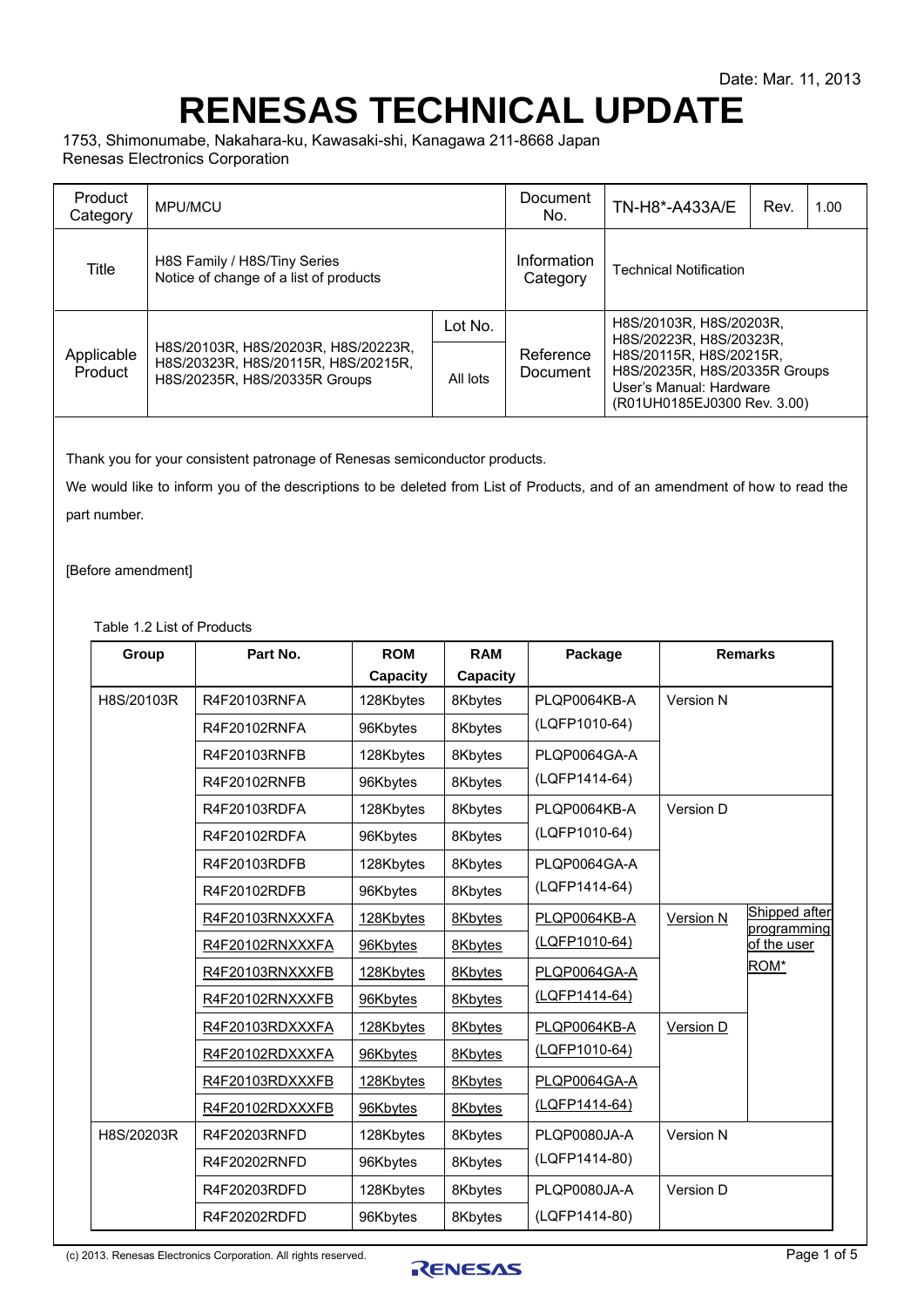## **RENESAS TECHNICAL UPDATE TN-H8\*-A433A/E Date: Mar. 11, 2013** Date: Mar. 11, 2013

| Group      | Part No.        | <b>ROM</b>      | <b>RAM</b>      | Package        |                  | <b>Remarks</b>               |
|------------|-----------------|-----------------|-----------------|----------------|------------------|------------------------------|
|            |                 | <b>Capacity</b> | <b>Capacity</b> |                |                  |                              |
|            | R4F20203RNXXXFD | 128Kbytes       | 8Kbytes         | PLQP0080JA-A   | <b>Version N</b> | Shipped after<br>programming |
|            | R4F20202RNXXXFD | 96Kbytes        | 8Kbytes         | (LQFP1414-80)  |                  | of the user                  |
|            | R4F20203RDXXXFD | 128Kbytes       | 8Kbytes         | PLQP0080JA-A   | Version D        | ROM*                         |
|            | R4F20202RDXXXFD | 96Kbytes        | 8Kbytes         | (LQFP1414-80)  |                  |                              |
| H8S/20223R | R4F20223RNFD    | 128Kbytes       | 8Kbytes         | PLQP0080JA-A   | Version N        |                              |
|            | R4F20222RNFD    | 96Kbytes        | 8Kbytes         | (LQFP1414-80)  |                  |                              |
|            | R4F20223RDFD    | 128Kbytes       | 8Kbytes         | PLQP0080JA-A   | Version D        |                              |
|            | R4F20222RDFD    | 96Kbytes        | 8Kbytes         | (LQFP1414-80)  |                  |                              |
|            | R4F20223RNXXXFD | 128Kbytes       | 8Kbytes         | PLQP0080JA-A   | <b>Version N</b> | Shipped after<br>programming |
|            | R4F20222RNXXXFD | 96Kbytes        | 8Kbytes         | (LQFP1414-80)  |                  | of the user                  |
|            | R4F20223RDXXXFD | 128Kbytes       | 8Kbytes         | PLQP0080JA-A   | Version D        | ROM*                         |
|            | R4F20222RDXXXFD | 96Kbytes        | 8Kbytes         | (LQFP1414-80)  |                  |                              |
| H8S/20323R | R4F20323RNFE    | 128Kbytes       | 8Kbytes         | PLQP0100KB-A   | Version N        |                              |
|            | R4F20322RNFE    | 96Kbytes        | 8Kbytes         | (LQFP1414-100) |                  |                              |
|            | R4F20323RDFE    | 128Kbytes       | 8Kbytes         | PLQP0100KB-A   | Version D        |                              |
|            | R4F20322RDFE    | 96Kbytes        | 8Kbytes         | (LQFP1414-100) |                  |                              |
|            | R4F20323RNXXXFE | 128Kbytes       | 8Kbytes         | PLQP0100KB-A   | <b>Version N</b> | Shipped after<br>programming |
|            | R4F20322RNXXXFE | 96Kbytes        | 8Kbytes         | (LQFP1414-100) |                  | of the user                  |
|            | R4F20323RDXXXFE | 128Kbytes       | 8Kbytes         | PLQP0100KB-A   | Version D        | ROM*                         |
|            | R4F20322RDXXXFE | 96Kbytes        | 8Kbytes         | (LQFP1414-100) |                  |                              |
| H8S/20115R | R4F20115RNFA    | 256Kbytes       | 12Kbytes        | PLQP0064KB-A   | Version N        |                              |
|            | R4F20114RNFA    | 192Kbytes       | 12Kbytes        | (LQFP1010-64)  |                  |                              |
|            | R4F20115RNFB    | 256Kbytes       | 12Kbytes        | PLQP0064GA-A   |                  |                              |
|            | R4F20114RNFB    | 192Kbytes       | 12Kbytes        | (LQFP1414-64)  |                  |                              |
|            | R4F20115RDFA    | 256Kbytes       | 12Kbytes        | PLQP0064KB-A   | Version D        |                              |
|            | R4F20114RDFA    | 192Kbytes       | 12Kbytes        | (LQFP1010-64)  |                  |                              |
|            | R4F20115RDFB    | 256Kbytes       | 12Kbytes        | PLQP0064GA-A   |                  |                              |
|            | R4F20114RDFB    | 192Kbytes       | 12Kbytes        | (LQFP1414-64)  |                  |                              |
|            | R4F20115RNXXXFA | 256Kbytes       | 12Kbytes        | PLQP0064KB-A   | <b>Version N</b> | Shipped after<br>programming |
|            | R4F20114RNXXXFA | 192Kbytes       | 12Kbytes        | (LQFP1010-64)  |                  | of the user                  |
|            | R4F20115RNXXXFB | 256Kbytes       | 12Kbytes        | PLQP0064GA-A   |                  | ROM*                         |
|            | R4F20114RNXXXFB | 192Kbytes       | 12Kbytes        | (LQFP1414-64)  |                  |                              |
|            | R4F20115RDXXXFA | 256Kbytes       | 12Kbytes        | PLQP0064KB-A   | Version D        |                              |
|            | R4F20114RDXXXFA | 192Kbytes       | 12Kbytes        | (LQFP1010-64)  |                  |                              |
|            | R4F20115RDXXXFB | 256Kbytes       | 12Kbytes        | PLQP0064GA-A   |                  |                              |
|            | R4F20114RDXXXFB | 192Kbytes       | 12Kbytes        | (LQFP1414-64)  |                  |                              |

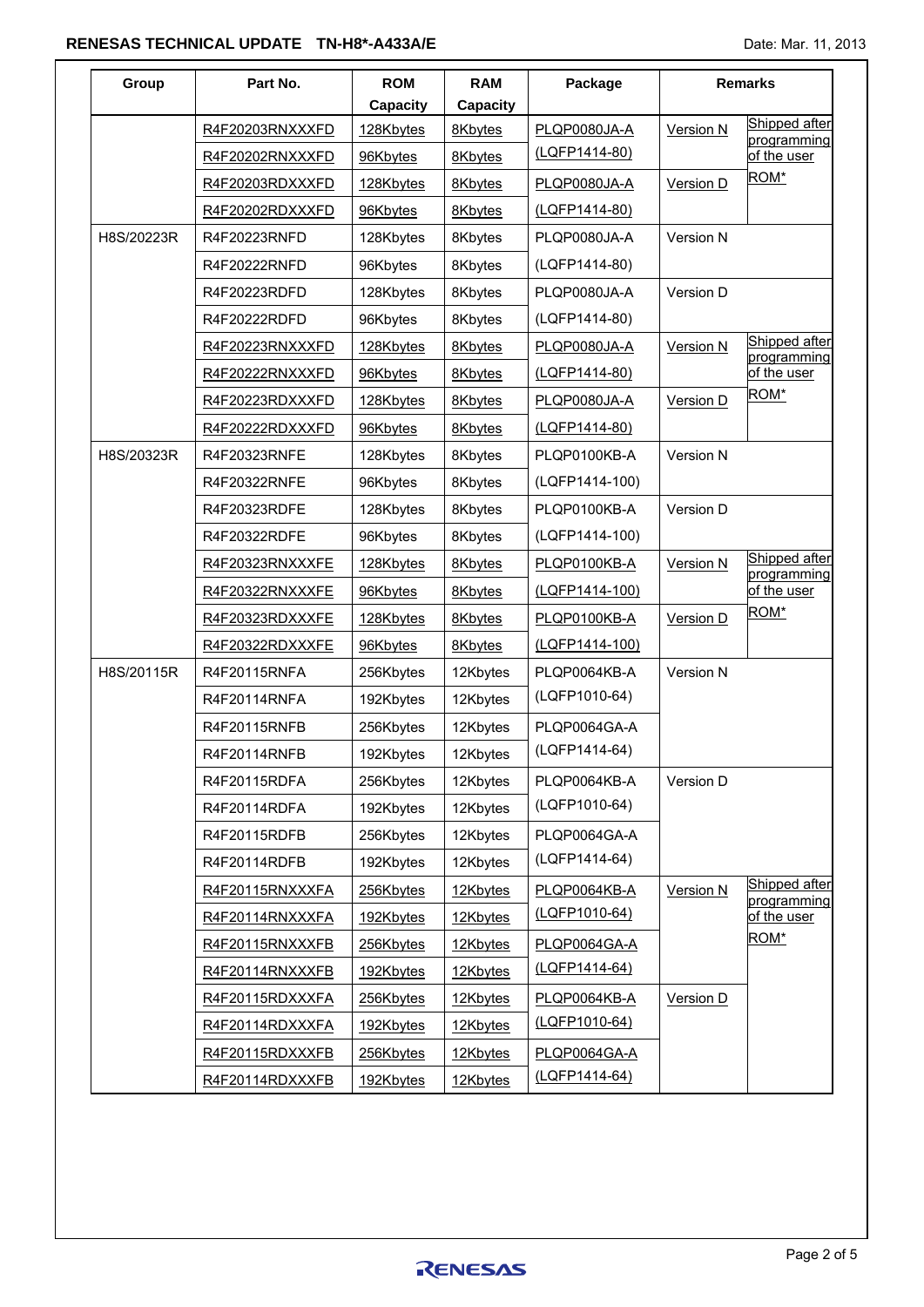| Group       | Part No.                                                            | <b>ROM</b><br><b>Capacity</b> | <b>RAM</b><br>Capacity                                                                                                                                                     | Package                                                                                                                                           |                  | <b>Remarks</b>               |
|-------------|---------------------------------------------------------------------|-------------------------------|----------------------------------------------------------------------------------------------------------------------------------------------------------------------------|---------------------------------------------------------------------------------------------------------------------------------------------------|------------------|------------------------------|
| H8S/20215R  | R4F20215RNFD                                                        | 256Kbytes                     | 12Kbytes                                                                                                                                                                   | PLQP0080JA-A                                                                                                                                      | Version N        |                              |
|             | R4F20214RNFD                                                        | 192Kbytes                     | 12Kbytes                                                                                                                                                                   | (LQFP1414-80)                                                                                                                                     |                  |                              |
|             | R4F20215RDFD                                                        | 256Kbytes                     | 12Kbytes                                                                                                                                                                   | PLQP0080JA-A                                                                                                                                      | Version D        |                              |
|             | R4F20214RDFD                                                        | 192Kbytes                     | 12Kbytes                                                                                                                                                                   | (LQFP1414-80)                                                                                                                                     |                  |                              |
|             | R4F20215RNXXXFD                                                     | 256Kbytes                     | 12Kbytes                                                                                                                                                                   | PLQP0080JA-A                                                                                                                                      | <b>Version N</b> | Shipped after                |
|             | R4F20214RNXXXFD                                                     | 192Kbytes                     | 12Kbytes                                                                                                                                                                   | (LQFP1414-80)                                                                                                                                     |                  | programming<br>of the user   |
|             | R4F20215RDXXXFD                                                     | 256Kbytes                     | 12Kbytes                                                                                                                                                                   | PLQP0080JA-A                                                                                                                                      | Version D        | ROM*                         |
|             | R4F20214RDXXXFD                                                     | 192Kbytes                     | 12Kbytes                                                                                                                                                                   | (LQFP1414-80)                                                                                                                                     |                  |                              |
| H8S/20235R  | R4F20235RNFD                                                        | 256Kbytes                     | 12Kbytes                                                                                                                                                                   | PLQP0080JA-A                                                                                                                                      | Version N        |                              |
|             | R4F20234RNFD                                                        | 192Kbytes                     | 12Kbytes                                                                                                                                                                   | (LQFP1414-80)                                                                                                                                     |                  |                              |
|             | R4F20235RDFD                                                        | 256Kbytes                     | 12Kbytes                                                                                                                                                                   | PLQP0080JA-A                                                                                                                                      | Version D        |                              |
|             | R4F20234RDFD                                                        | 192Kbytes                     | 12Kbytes                                                                                                                                                                   | (LQFP1414-80)                                                                                                                                     |                  |                              |
|             | R4F20235RNXXXFD                                                     | 256Kbytes                     | 12Kbytes                                                                                                                                                                   | PLQP0080JA-A                                                                                                                                      | Version N        | Shipped after<br>programming |
|             | R4F20234RNXXXFD                                                     | 192Kbytes                     | 12Kbytes                                                                                                                                                                   | (LQFP1414-80)                                                                                                                                     |                  | of the user                  |
|             | R4F20235RDXXXFD                                                     | 256Kbytes                     | 12Kbytes                                                                                                                                                                   | PLQP0080JA-A                                                                                                                                      | Version D        | ROM*                         |
|             | R4F20234RDXXXFD                                                     | 192Kbytes                     | 12Kbytes                                                                                                                                                                   | (LQFP1414-80)                                                                                                                                     |                  |                              |
| H8S/20335R  | R4F20335RNFE                                                        | 256Kbytes                     | 12Kbytes                                                                                                                                                                   | PLQP0100KB-A                                                                                                                                      | Version N        |                              |
|             | R4F20334RNFE                                                        | 192Kbytes                     | 12Kbytes                                                                                                                                                                   | (LQFP1414-100)                                                                                                                                    |                  |                              |
|             | R4F20335RDFE                                                        | 256Kbytes                     | 12Kbytes                                                                                                                                                                   | PLQP0100KB-A                                                                                                                                      | Version D        |                              |
|             | R4F20334RDFE                                                        | 192Kbytes                     | 12Kbytes                                                                                                                                                                   | (LQFP1414-100)                                                                                                                                    |                  |                              |
|             | R4F20335RNXXXFE                                                     | 256Kbytes                     | 12Kbytes                                                                                                                                                                   | PLQP0100KB-A                                                                                                                                      | Version N        | Shipped after<br>programming |
|             | R4F20334RNXXXFE                                                     | 192Kbytes                     | 12Kbytes                                                                                                                                                                   | (LQFP1414-100)                                                                                                                                    |                  | of the user                  |
|             | R4F20335RDXXXFE                                                     | 256Kbytes                     | 12Kbytes                                                                                                                                                                   | PLQP0100KB-A                                                                                                                                      | Version D        | ROM*                         |
|             | R4F20334RDXXXFE                                                     | 192Kbytes                     | 12Kbytes                                                                                                                                                                   | (LQFP1414-100)                                                                                                                                    |                  |                              |
|             | Note: * These are shipped after programming of the user ROM number. |                               |                                                                                                                                                                            |                                                                                                                                                   |                  |                              |
| Part number | 20103R                                                              | <b>XXX</b><br>FA              | Package type<br>ROM number<br>Operating temperature<br>N: -20°C to +85°C<br>D: -40 $\mathrm{^{\circ}C}$ to +85 $\mathrm{^{\circ}C}$<br>Product-specific code<br>H8S/20103R | FA: PLQP0064KB-A (64-pin version) or FB: PLQP0064GA-A (64-pin version)<br>FD: PLQP0080JA-A (80-pin version) or FE: PLQP0100KB-A (100-pin version) |                  |                              |



Figure 1.1 How to Read the Part Number

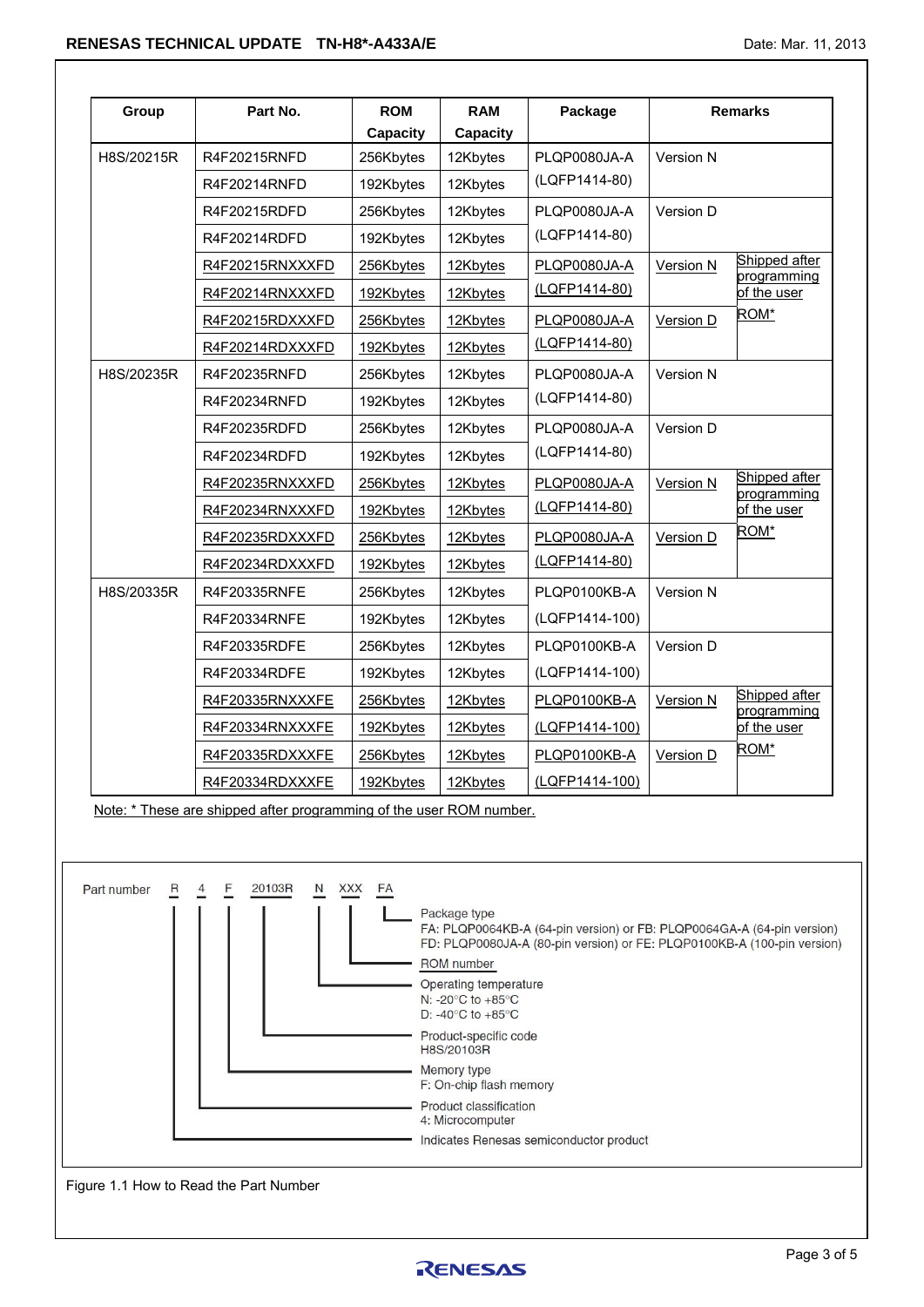[After amendment]

Table 1.2 List of Products

| Group      | Part No.     | <b>ROM</b>      | <b>RAM</b> | Package        | <b>Remarks</b> |
|------------|--------------|-----------------|------------|----------------|----------------|
|            |              | <b>Capacity</b> | Capacity   |                |                |
| H8S/20103R | R4F20103RNFA | 128Kbytes       | 8Kbytes    | PLQP0064KB-A   | Version N      |
|            | R4F20102RNFA | 96Kbytes        | 8Kbytes    | (LQFP1010-64)  |                |
|            | R4F20103RNFB | 128Kbytes       | 8Kbytes    | PLQP0064GA-A   |                |
|            | R4F20102RNFB | 96Kbytes        | 8Kbytes    | (LQFP1414-64)  |                |
|            | R4F20103RDFA | 128Kbytes       | 8Kbytes    | PLQP0064KB-A   | Version D      |
|            | R4F20102RDFA | 96Kbytes        | 8Kbytes    | (LQFP1010-64)  |                |
|            | R4F20103RDFB | 128Kbytes       | 8Kbytes    | PLQP0064GA-A   |                |
|            | R4F20102RDFB | 96Kbytes        | 8Kbytes    | (LQFP1414-64)  |                |
| H8S/20203R | R4F20203RNFD | 128Kbytes       | 8Kbytes    | PLQP0080JA-A   | Version N      |
|            | R4F20202RNFD | 96Kbytes        | 8Kbytes    | (LQFP1414-80)  |                |
|            | R4F20203RDFD | 128Kbytes       | 8Kbytes    | PLQP0080JA-A   | Version D      |
|            | R4F20202RDFD | 96Kbytes        | 8Kbytes    | (LQFP1414-80)  |                |
| H8S/20223R | R4F20223RNFD | 128Kbytes       | 8Kbytes    | PLQP0080JA-A   | Version N      |
|            | R4F20222RNFD | 96Kbytes        | 8Kbytes    | (LQFP1414-80)  |                |
|            | R4F20223RDFD | 128Kbytes       | 8Kbytes    | PLQP0080JA-A   | Version D      |
|            | R4F20222RDFD | 96Kbytes        | 8Kbytes    | (LQFP1414-80)  |                |
| H8S/20323R | R4F20323RNFE | 128Kbytes       | 8Kbytes    | PLQP0100KB-A   | Version N      |
|            | R4F20322RNFE | 96Kbytes        | 8Kbytes    | (LQFP1414-100) |                |
|            | R4F20323RDFE | 128Kbytes       | 8Kbytes    | PLQP0100KB-A   | Version D      |
|            | R4F20322RDFE | 96Kbytes        | 8Kbytes    | (LQFP1414-100) |                |
| H8S/20115R | R4F20115RNFA | 256Kbytes       | 12Kbytes   | PLQP0064KB-A   | Version N      |
|            | R4F20114RNFA | 192Kbytes       | 12Kbytes   | (LQFP1010-64)  |                |
|            | R4F20115RNFB | 256Kbytes       | 12Kbytes   | PLQP0064GA-A   |                |
|            | R4F20114RNFB | 192Kbytes       | 12Kbytes   | (LQFP1414-64)  |                |
|            | R4F20115RDFA | 256Kbytes       | 12Kbytes   | PLQP0064KB-A   | Version D      |
|            | R4F20114RDFA | 192Kbytes       | 12Kbytes   | (LQFP1010-64)  |                |
|            | R4F20115RDFB | 256Kbytes       | 12Kbytes   | PLQP0064GA-A   |                |
|            | R4F20114RDFB | 192Kbytes       | 12Kbytes   | (LQFP1414-64)  |                |
| H8S/20215R | R4F20215RNFD | 256Kbytes       | 12Kbytes   | PLQP0080JA-A   | Version N      |
|            | R4F20214RNFD | 192Kbytes       | 12Kbytes   | (LQFP1414-80)  |                |
|            | R4F20215RDFD | 256Kbytes       | 12Kbytes   | PLQP0080JA-A   | Version D      |
|            | R4F20214RDFD | 192Kbytes       | 12Kbytes   | (LQFP1414-80)  |                |
| H8S/20235R | R4F20235RNFD | 256Kbytes       | 12Kbytes   | PLQP0080JA-A   | Version N      |
|            | R4F20234RNFD | 192Kbytes       | 12Kbytes   | (LQFP1414-80)  |                |
|            | R4F20235RDFD | 256Kbytes       | 12Kbytes   | PLQP0080JA-A   | Version D      |
|            | R4F20234RDFD | 192Kbytes       | 12Kbytes   | (LQFP1414-80)  |                |